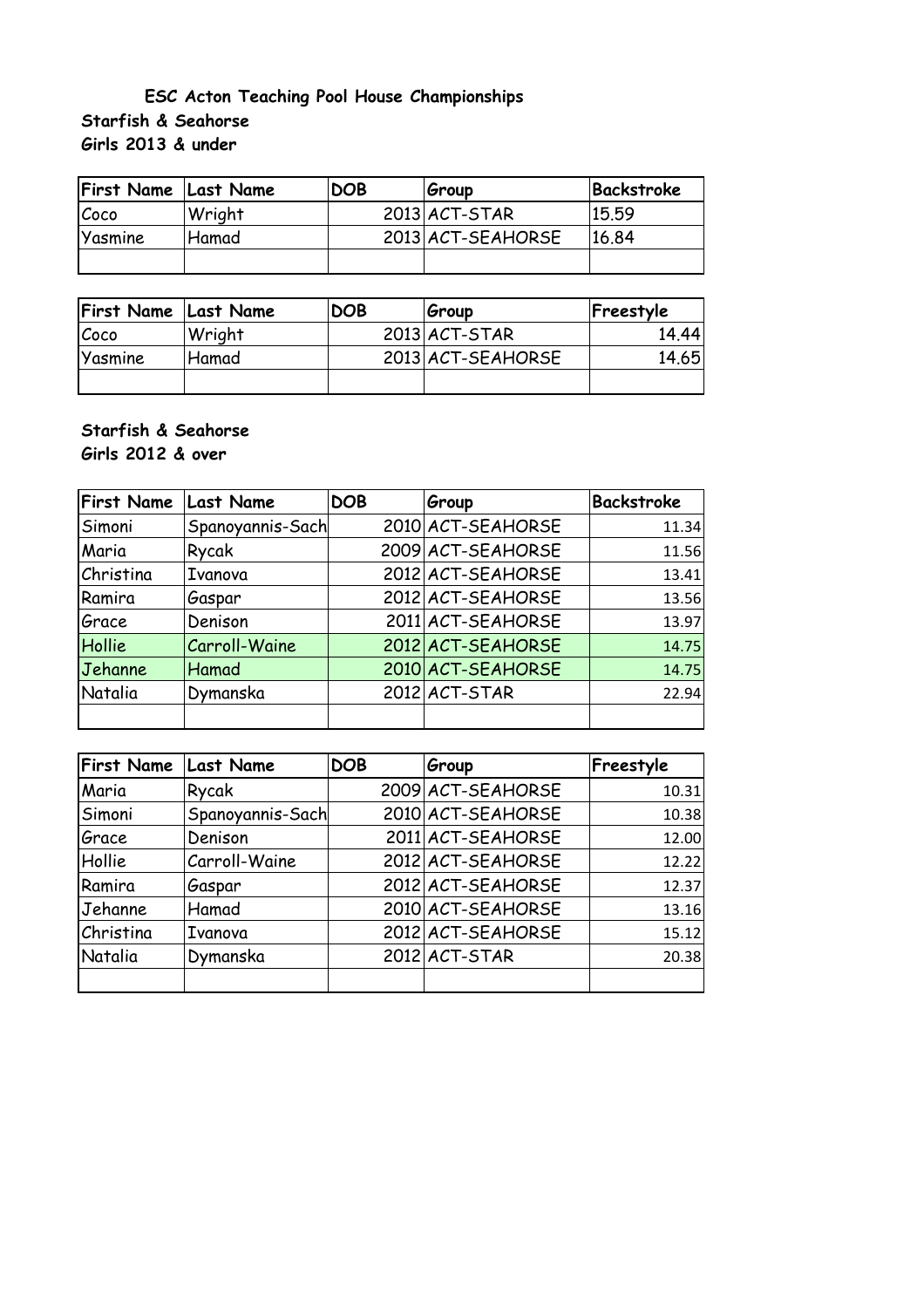# **Starfish & Seahorse Boys 2011 & younger**

| <b>First Name</b> | <b>Last Name</b> | <b>DOB</b> | Group             | <b>Backstroke</b> |
|-------------------|------------------|------------|-------------------|-------------------|
| Alexandre         | Koo              |            | 2012 ACT-SEAHORSE | 13.01             |
| Martin            | Beshay           |            | 2011 ACT-SEAHORSE | 13.03             |
| Oliver            | Afonso           |            | 2011 ACT-SEAHORSE | 13.19             |
| Victor            | Maitret          |            | $2014$ $ACT-STAR$ | 13.28             |
| Patrick           | Regan            |            | 2011 ACT-SEAHORSE | 14.13             |
| Dimitrije         | Vučković         |            | 2013 ACT-SEAHORSE | 15.93             |
| George            | Russell          |            | 2011 ACT-SEAHORSE | 16.06             |
| Leon              | Chmielowski      |            | 2011 ACT-SEAHORSE | 16.94             |
| Avyaya            | Sharma           |            | 2012 ACT-STAR     | 20.28             |
| Felix             | Koltai           |            | $2013$ $ACT-STAR$ | 22.96             |
|                   |                  |            |                   |                   |

| <b>First Name</b> | <b>Last Name</b> | <b>DOB</b> | Group             | Freestyle |
|-------------------|------------------|------------|-------------------|-----------|
| Patrick           | Regan            |            | 2011 ACT-SEAHORSE | 12.12     |
| Alexandre         | Koo              |            | 2012 ACT-SEAHORSE | 12.56     |
| Oliver            | Afonso           |            | 2011 ACT-SEAHORSE | 12.59     |
| Dimitrije         | Vučković         |            | 2013 ACT-SEAHORSE | 12.82     |
| Victor            | Maitret          |            | $2014$ $ACT-STAR$ | 13.01     |
| George            | Russell          |            | 2011 ACT-SEAHORSE | 13.40     |
| Martin            | Beshay           |            | 2011 ACT-SEAHORSE | 14.18     |
| Leon              | Chmielowski      |            | 2011 ACT-SEAHORSE | 14.31     |
| Avyaya            | Sharma           |            | $2012$ $ACT-STAR$ | 15.93     |
| Felix             | Koltai           |            | 2013 ACT-STAR     | 16.60     |
|                   |                  |            |                   |           |

**Starfish & Seahorse Boys 2010 & older**

| <b>First Name Last Name</b> |              | <b>DOB</b> | Group             | Backstroke |
|-----------------------------|--------------|------------|-------------------|------------|
| Aiden                       | <b>KENNY</b> |            | 2010 ACT-STAR     | 14.84      |
| Henry                       | Russell      |            | 2008 ACT-SEAHORSE | 14.88      |
|                             |              |            |                   |            |

| <b>First Name Last Name</b> |              | <b>DOB</b> | Group             | Freestyle    |
|-----------------------------|--------------|------------|-------------------|--------------|
| <b>Henry</b>                | Russell      |            | 2008 ACT-SEAHORSE | 11.41        |
| Aiden                       | <b>KENNY</b> |            | 2010 ACT-STAR     | <u>14.15</u> |
|                             |              |            |                   |              |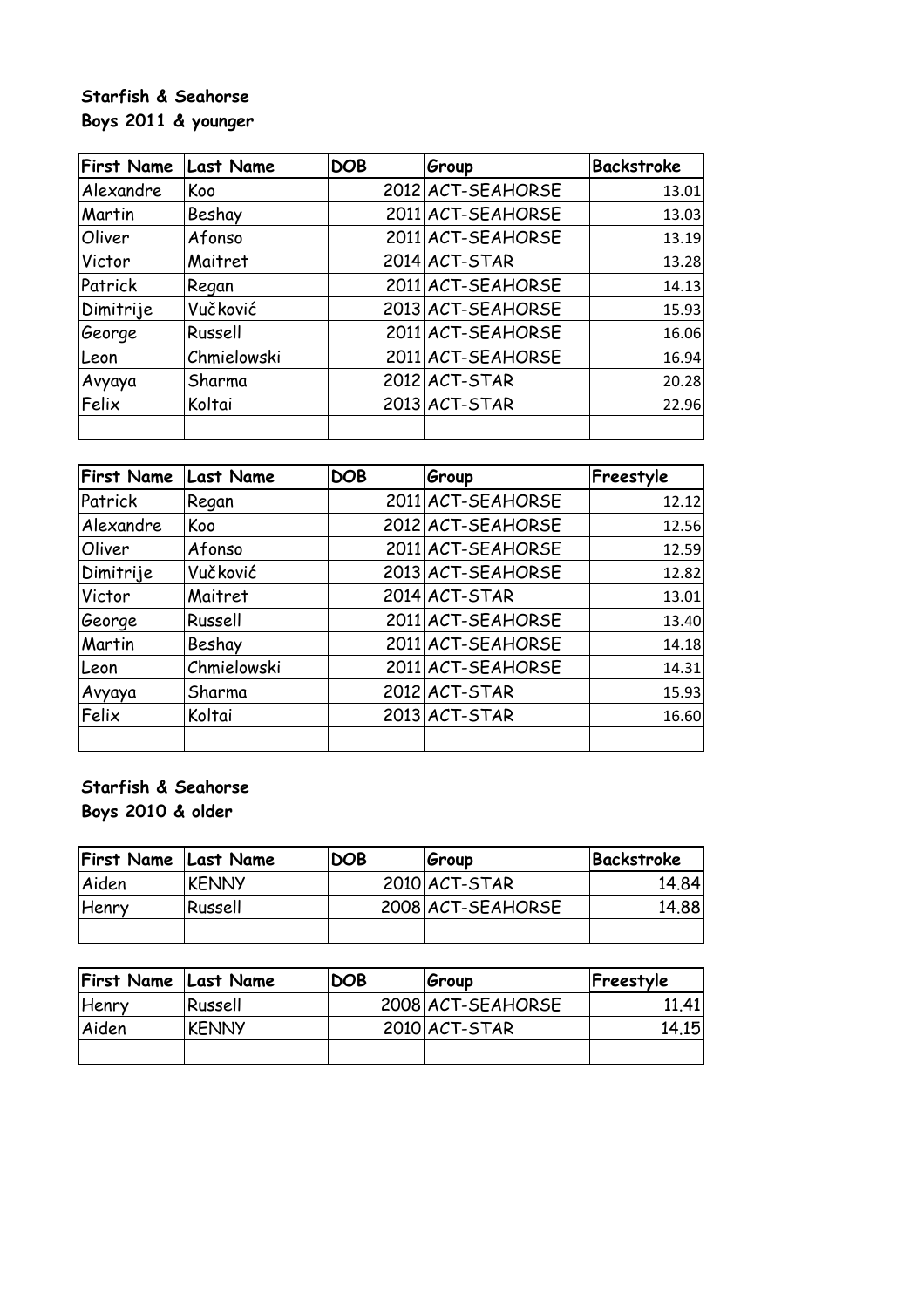#### **Goldfish & Rainbowfish Girls 2010 & under**

| <b>First Name</b> | <b>Last Name</b> | <b>DOB</b> | Group             | <b>Backstroke</b> |
|-------------------|------------------|------------|-------------------|-------------------|
| Lilia             | Peters           |            | 2011 ACT-GOLD     | 24.56             |
| Hannah            | Havranek         |            | 2010 ACT-GOLD     | 25.69             |
| Sophia            | Liebig-Koltai    |            | 2010 ACT-RBF      | 25.94             |
| Sadie             | <b>Elliott</b>   |            | 2011 ACT-RBF      | 25.97             |
| Chloe             | Winter           |            | $2010$ $AC$ T-RBF | 26.90             |
| Anya              | Bhandari         |            | 2011 ACT-RBF      | 27.25             |
| Julia             | Albery           |            | 2010 ACT-RBF      | 27.78             |
| Layla             | Chmielowska      |            | 2010 ACT-GOLD     | 28.47             |
| Alyshia           | Pelembe Habib    |            | 2011 ACT-RBF      | 28.87             |
| Alyssa            | Eldemerdash      |            | 2011 ACT-RBF      | 28.88             |
| Rosie             | James            |            | 2010 ACT-GOLD     | 30.36             |
|                   |                  |            |                   |                   |

| <b>First Name</b> | <b>Last Name</b> | <b>DOB</b> | Group         | Freestyle |
|-------------------|------------------|------------|---------------|-----------|
| Lilia             | Peters           |            | 2011 ACT-GOLD | 21.19     |
| Sophia            | Liebig-Koltai    |            | 2010 ACT-RBF  | 22.00     |
| Sadie             | <b>Elliott</b>   |            | 2011 ACT-RBF  | 22.56     |
| Hannah            | Havranek         |            | 2010 ACT-GOLD | 22.62     |
| Julia             | Albery           |            | 2010 ACT-RBF  | 22.82     |
| Anya              | Bhandari         |            | 2011 ACT-RBF  | 22.94     |
| Alyshia           | Pelembe Habib    |            | 2011 ACT-RBF  | 23.75     |
| Chloe             | Winter           |            | 2010 ACT-RBF  | 23.84     |
| Rosie             | James            |            | 2010 ACT-GOLD | 24.22     |
| Layla             | Chmielowska      |            | 2010 ACT-GOLD | 25.00     |
| Alyssa            | Eldemerdash      |            | 2011 ACT-RBF  | 26.68     |
|                   |                  |            |               |           |

| <b>First Name</b> | <b>Last Name</b> | <b>DOB</b> | Group             | <b>Breastroke</b> |
|-------------------|------------------|------------|-------------------|-------------------|
| Chloe             | Winter           |            | 2010 ACT-RBF      | 28.75             |
| Lilia             | Peters           |            | 2011 ACT-GOLD     | 29.94             |
| Julia             | Albery           |            | $2010$ $AC$ T-RBF | 30.59             |
| Anya              | Bhandari         |            | 2011 ACT-RBF      | 30.78             |
| Rosie             | James            |            | 2010 ACT-GOLD     | 31.34             |
| Layla             | Chmielowska      |            | 2010 ACT-GOLD     | 31.62             |
| Sophia            | Liebig-Koltai    |            | $2010$ $AC$ T-RBF | 31.82             |
| Alyshia           | Pelembe Habib    |            | 2011 ACT-RBF      | 33.06             |
| Sadie             | <b>Elliott</b>   |            | 2011 ACT-RBF      | 33,22             |
| Hannah            | Havranek         |            | 2010 ACT-GOLD     | 35.60             |
| Alyssa            | Eldemerdash      |            | 2011 ACT-RBF      | 35.91             |
|                   |                  |            |                   |                   |

| <b>First Name</b> | <b>Last Name</b> | <b>DOB</b> | Group             | Fly   |
|-------------------|------------------|------------|-------------------|-------|
| Sophia            | Liebig-Koltai    |            | $2010$ $AC$ T-RBF | 26.90 |
| Julia             | Albery           |            | $2010$ $AC$ T-RBF | 26.94 |
| Hannah            | Havranek         |            | 2010 ACT-GOLD     | 27.56 |
| Lilia             | Peters           |            | 2011 ACT-GOLD     | 29.60 |
| Chloe             | Winter           |            | $2010$ $AC$ T-RBF | 29.88 |
| Sadie             | <b>Elliott</b>   |            | 2011 ACT-RBF      | 31.72 |
| Alyshia           | Pelembe Habib    |            | 2011 ACT-RBF      | 32.56 |
| Anya              | Bhandari         |            | 2011 ACT-RBF      | 33.41 |
| Alyssa            | Eldemerdash      |            | 2011 ACT-RBF      | 33.91 |
|                   |                  |            |                   |       |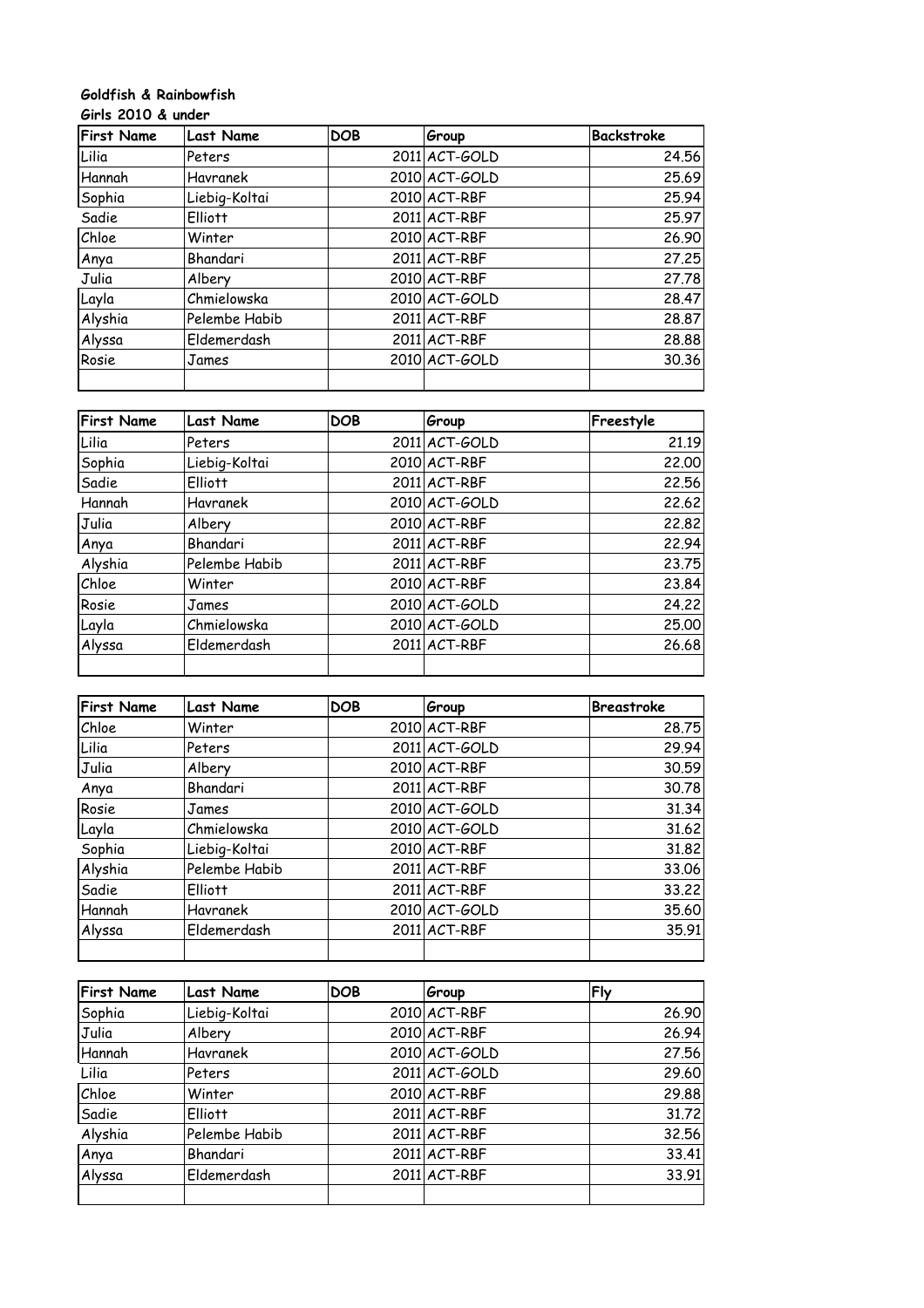## **Goldfish & Rainbowfish Girls 2009 & over**

| <b>First Name</b> | Last Name   | <b>DOB</b> | Group             | Backstroke |
|-------------------|-------------|------------|-------------------|------------|
| Liliana           | Chmielowska |            | $2009$ $AC$ T-RBF | 22.88      |
| Alice             | Ganne       |            | 2007 ACT-GOLD     | 25.51      |
| <b>Nikol</b>      | Ivanova     |            | $2009$ $AC$ T-RBF | 28.16      |
| Jennah            | Hamad       |            | $2008$ $AC$ T-RBF | 28,87      |
|                   |             |            |                   |            |

| <b>First Name</b> | Last Name   | <b>DOB</b> | Group         | Freestyle |
|-------------------|-------------|------------|---------------|-----------|
| Liliana           | Chmielowska |            | 2009 ACT-RBF  | 20.97     |
| Alice             | Ganne       |            | 2007 ACT-GOLD | 22.81     |
| Nikol             | Ivanova     |            | 2009 ACT-RBF  | 25,03     |
| Jennah            | Hamad       |            | 2008 ACT-RBF  | 25,81     |
|                   |             |            |               |           |

| <b>First Name</b> | Last Name   | <b>DOB</b> | Group         | Breastroke |
|-------------------|-------------|------------|---------------|------------|
| Nikol             | . Ivanova   |            | 2009 ACT-RBF  | 31.31      |
| Alice             | Ganne       |            | 2007 ACT-GOLD | 31.53      |
| Jennah            | Hamad       |            | 2008 ACT-RBF  | 31.66      |
| Liliana           | Chmielowska |            | 2009 ACT-RBF  | 34.47      |
|                   |             |            |               |            |

| <b>First Name</b> | Last Name   | <b>DOB</b> | Group        | Flv   |
|-------------------|-------------|------------|--------------|-------|
| Liliana           | Chmielowska |            | 2009 ACT-RBF | 30.36 |
| <b>IJennah</b>    | Hamad       |            | 2008 ACT-RBF | 32.60 |
| <b>Nikol</b>      | Ivanova     |            | 2009 ACT-RBF | 35.15 |
|                   |             |            |              |       |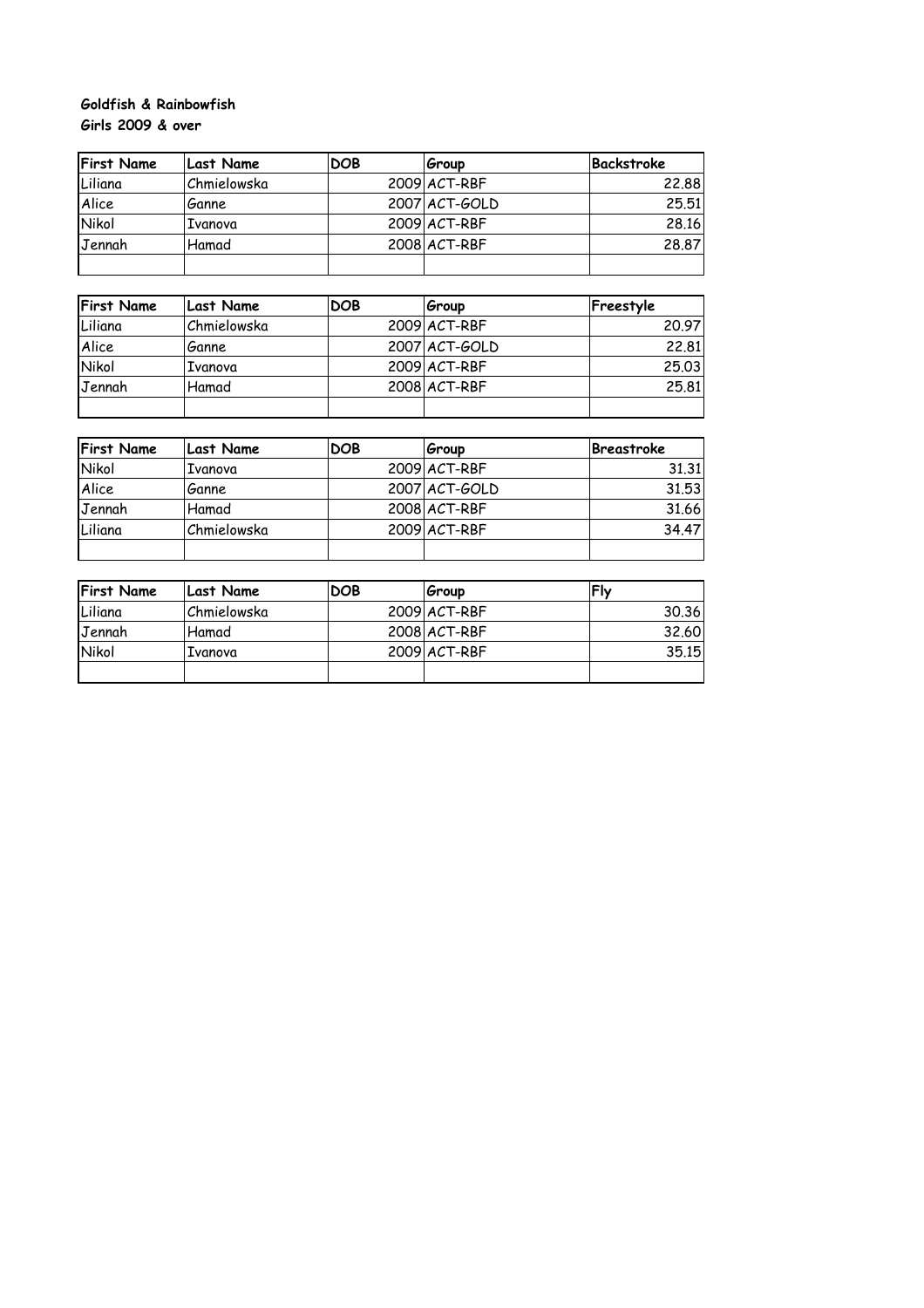## **Boys 2009 & under Goldfish & Rainbowfish**

| <b>First Name</b> | <b>Last Name</b> | <b>DOB</b> | Group         | Backstroke |
|-------------------|------------------|------------|---------------|------------|
| Oliver            | Keegan           |            | 2009 ACT-GOLD | 24.28      |
| Reuben            | <b>OVINGTON</b>  |            | 2008 ACT-RBF  | 24.88      |
| Karol             | Ovrzanowska      |            | 2007 ACT-GOLD | 26.62      |
| l <i>G</i> uv     | Denison          |            | 2009 ACT-GOLD | 26.69      |
|                   |                  |            |               |            |

| <b>First Name</b> | Last Name       | <b>DOB</b> | Group         | Freestyle |
|-------------------|-----------------|------------|---------------|-----------|
| Oliver            | Keegan          |            | 2009 ACT-GOLD | 20.53     |
| Reuben            | <b>OVINGTON</b> |            | 2008 ACT-RBF  | 21.65     |
| Guy               | Denison         |            | 2009 ACT-GOLD | 24.69     |
| Karol             | Ovrzanowska     |            | 2007 ACT-GOLD | 25,54     |
|                   |                 |            |               |           |

| <b>First Name</b> | Last Name        | <b>DOB</b> | Group         | Breastroke |
|-------------------|------------------|------------|---------------|------------|
| Oliver            | Keegan           |            | 2009 ACT-GOLD | 29.43      |
| Guy               | Denison          |            | 2009 ACT-GOLD | 34.03      |
| Reuben            | <b>IOVINGTON</b> |            | 2008 ACT-RBF  | 34.66      |
| Karol             | Ovrzanowska      |            | 2007 ACT-GOLD | 36.34      |
|                   |                  |            |               |            |

| <b>First Name</b> | Last Name       | <b>DOB</b> | Group         | <b>Fly</b> |
|-------------------|-----------------|------------|---------------|------------|
| Oliver            | Keegan          |            | 2009 ACT-GOLD | 29.97      |
| Reuben            | <b>OVINGTON</b> |            | 2008 ACT-RBF  | 31.50      |
| Guy               | Denison         |            | 2009 ACT-GOLD | 35.15      |
| Karol             | Ovrzanowska     |            | 2007 ACT-GOLD | 41.57      |
|                   |                 |            |               |            |